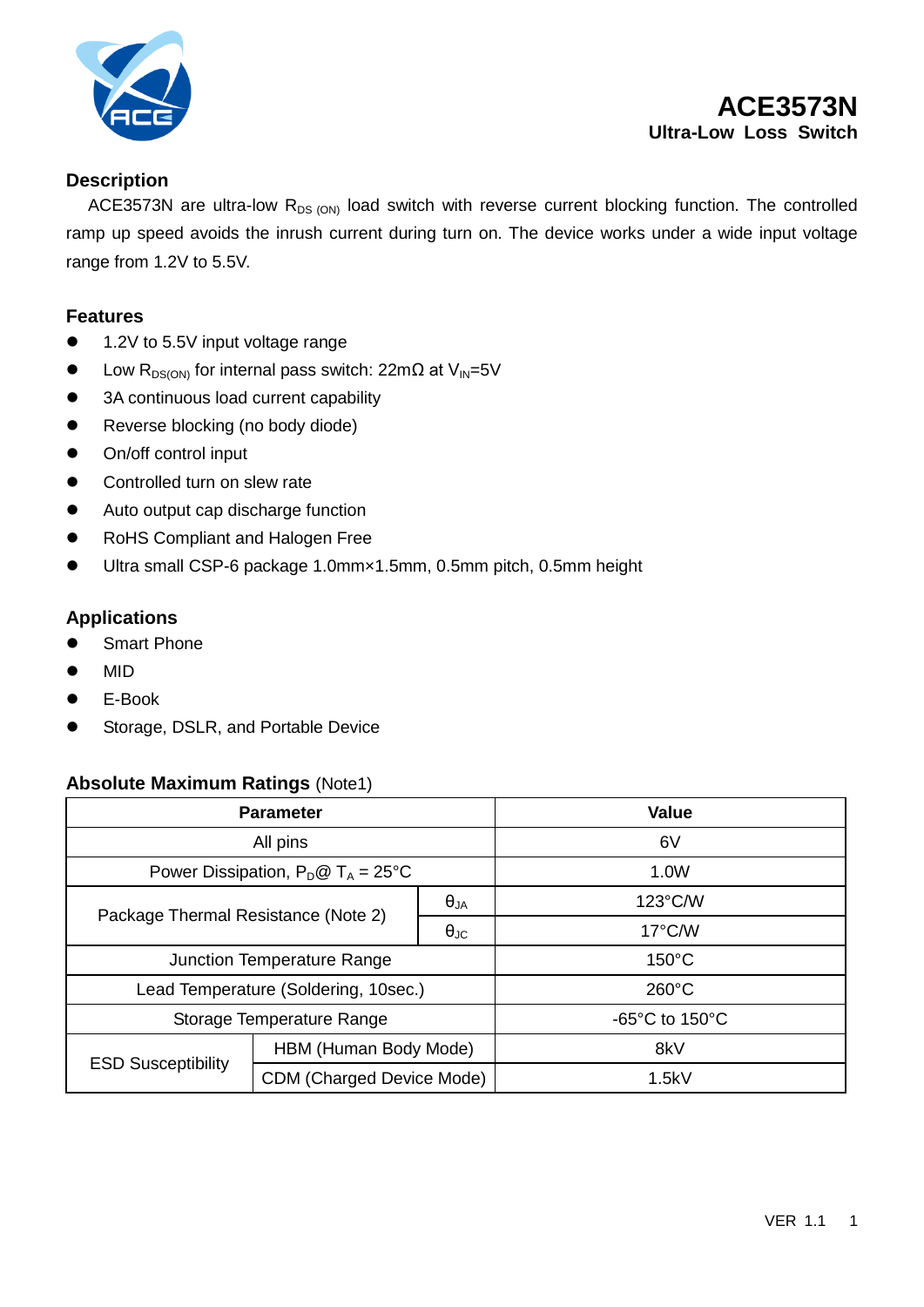



# **Typical Applications**